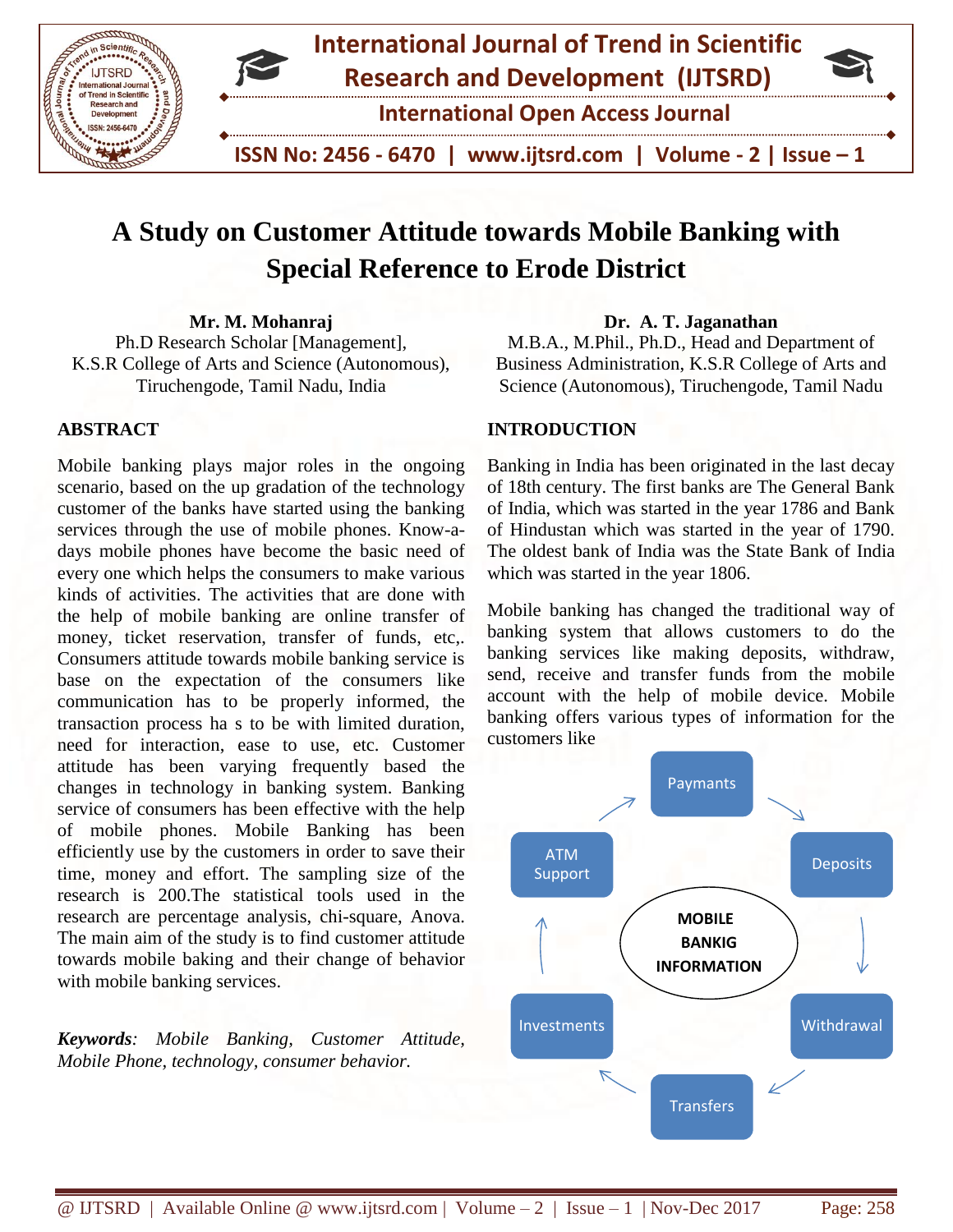Nowadays consumers of banking has changed their attitude, that they don't want to stand in the bank queues ,no need of PC and laptop with the internet connection just with the help of mobile phone all the activities are done with mobile banking system. Mobile banking has been effectively used by all consumers because they don't want wait for others, they can transfer their amount at any time, they can carry mobiles any without any trouble.

Technology has been perfectly used by the banking system, where updations of all the activities have been implemented in banking system. Mobile Banking has helped the banks to improve the quality of services to the customers and it has created the customer relationship management. Through Mobile banking the banks can easily contact the group of customer who are more valuable to the banks. Communication of the banks with the customers helps the bank to sell the financial products.

#### **Key features of mobile banking are**

- $\downarrow$  Check the account balances and various information of our account
- $\overline{\phantom{a}}$  Customers can view their last 30 days transaction from their history
- $\overline{\text{Transfer of funds from accounts}}$
- $\overline{\phantom{a}}$  Balance availability
- $\overline{\text{L}}$  View the Payment of interest by the banks of various types of accounts
- $\downarrow$  Processing of cheque details
- $\overline{\phantom{a}}$  BPAY payments
- $\overline{\text{L}}$  Purchases that are made with credit card etc.

## **IMPORTANCE AND NEED OF THE STUDY:**

Mobile banking makes the change in the traditional processing of the Bank works. Customers of the bank moved according to the technology because of their busy schedule of their work. During non-availability of the banking service in holidays they are moving towards the internet services or other outlets to transfer the amount for their purpose, Where the mobile banking helps them to transfer and do all the activities in the same place without moving anywhere. Based on the attitude of the customer there is a change in the behavior banking process with the help of mobile banking which is more comfortable. Banks that are started to develop their activities with the help of mobile banking which is effectively used by the customers.

## **OBJECTIVES OF THE STUDY**

#### **Primary objective:**

 $\triangleright$  To analyze the factors influencing the customer attitude towards Mobile Banking in Erode District.

## **Secondary objective:**

- $\triangleright$  To determine the customer mobile banking behavior.
- $\triangleright$  To determine the customer expected services in banks.
- $\triangleright$  To analyze the effectiveness of advertisement and promotional activities.
- $\triangleright$  To observe the overall customer satisfaction on mobile banking.

## **STATEMENT OF THE PROBLEM**

Banks that is proving the various services for the customer's in order to retain them, based on that the expectation of the customer has to be found by the banks to make their services better. The attitude of the customers is varying form period to period based on the up gradation of the technology. Mobile Banking that helps the customer to make all the activities of the customer to easily done with in a fraction of a second without waiting for anyone, at the same time the banks have to be dynamic in their technology to satisfy the customers.

## **RESEARCH METHODOLOGY**

It is the science which dealing with principles of procedure in research and study. A detailed survey of customers was carried out to find out their preferences towards Srinivasa Corporation the details of the methodology are stated below.

#### **RESEARCH DESIGN**

Research design is the arrangement of conditions for collection and analysis of data in a manner that aims to combine relevance to the research purpose with economy in procedure.

## **DESCRIPTIVE RESEARCH DESIGN**

This study aims at describing the nature of respondent's attitude towards Mobile Banking in Erode district. Therefore, this research is can be called as descriptive research. Descriptive research includes surveys and fact finding enquires of different kinds.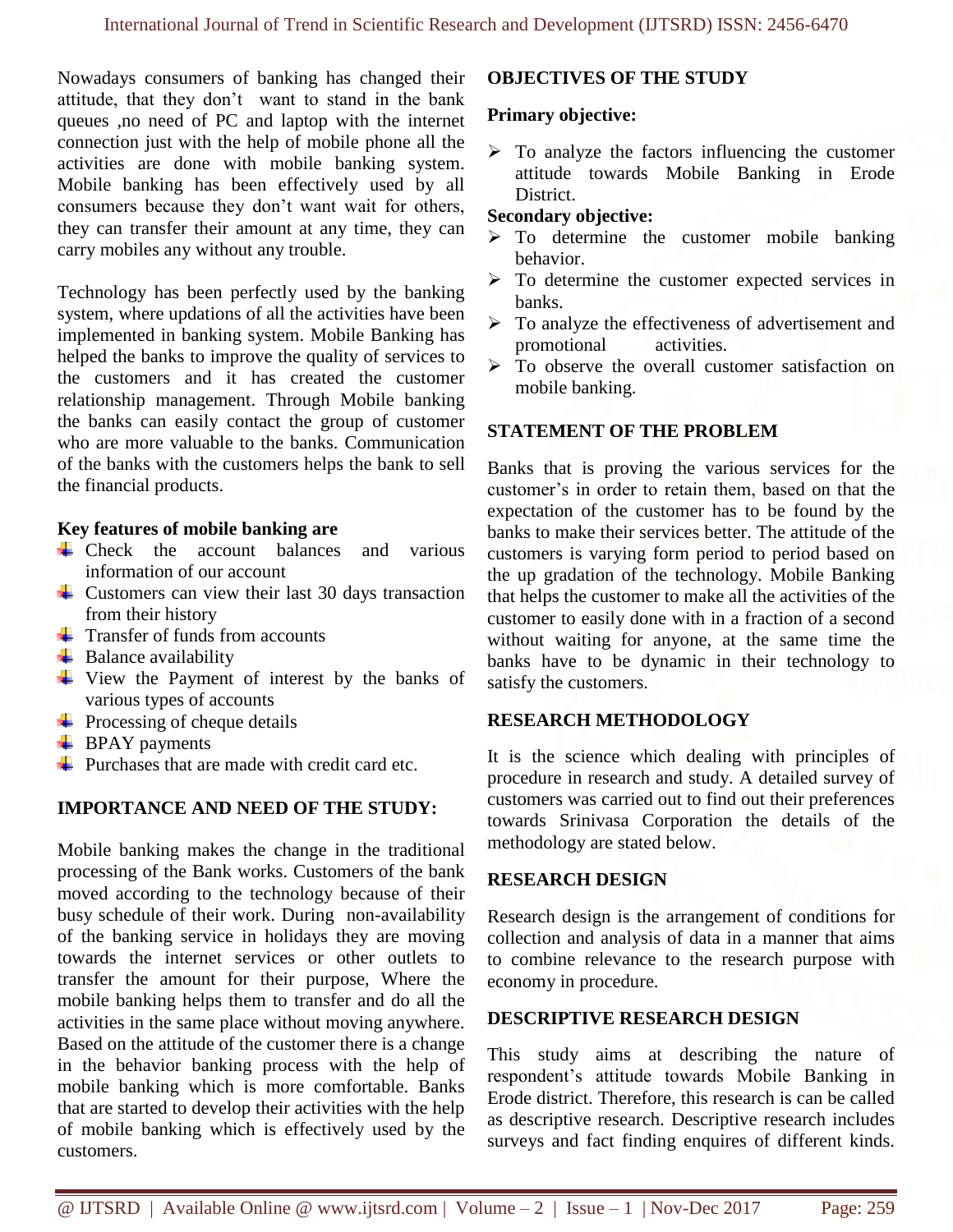The major purpose of descriptive research is description of the state of affairs as it exists at present.

## **DATA COLLECTION**

There are two types of data collections.

- $\triangleright$  Primary data collection
- $\triangleright$  Secondary data collection

#### **Primary data**

Primary data is first had information it was collected from the respondent by using a structural questionnaire. The researcher has got the primary data through survey method.

#### **Secondary data**

The secondary data was collected through the secondary sources like company records, company websites, magazine, and Newspaper.

#### **SAMPLING METHOD**

Simple Random sampling refers to the collection of information from members of the population who are available to provide it. Random sampling is a probability method.

#### **Sample Unit**

Total sample unit is 150

## **STATISTICAL TOOLS**

## **1. PERCENTAGE ANALYSIS**

Percentage analysis is the method to represent raw streams of data as a percentage (a part in 100 percent) for better understanding of collected data.

Number of respondent Percentage analysis =  $\dots$   $\dots$   $\dots$   $\dots$   $\dots$   $\dots$   $X$  100 Total number of respondents

#### **2. CHI-SQUARE**

Chi-square is a statistical test commonly used to compare observed data with data we would expect to obtain according to a specific hypothesis.

This can be calculated using the formula

$$
\chi^2 = \frac{\sum \frac{(O - E)^2}{E}}{E}
$$

Where  $O =$  Observed frequency.  $E =$  Expected frequency

#### **REVIEW OF LITERATURE**

**A. Palani, P. Y. (2012)** in his article" A Study On Customer Perception Towards Mobile Banking In Indian Overseas Bank Chennai" his research , carried out to confirm the model of mobile banking. The causes were identified and researched through correcting the causative factors so that mobile banking can be used by more people. This will help the banking operations to be more cost effective. The research is focused on what are the customer's perceptions about mobile banking offered by Indian Overseas Bank and what are the drivers that drive consumers. He found that still the users face many problems right from the telecom operator to banks, the handset to software application support for using services.

**Amola bhatt, S. B. (2016)** in his article"Factors Affecting Customer's Adoption of Mobile Banking Services. Journal of Internet Banking and Commerce" he says demographic, attitudinal, and behavioural characteristics of mobile bank users were examined. The infrastructural facility of updated user friendly technology and its availability was found to be the most important factor that motivated consumers' attitudes. This study identified two additional factors i.e. infrastructural facility and customer service relevant to mobile banking that were absent in previous researches.

**Chandran, R. (2014)** in his article " Pros and cons of Mobile banking. International Journal of Scientific and Research Publications" he says that Over the years, banking has transcended from a traditional brick-and mortar model of customers queuing for services in the banks to modern day banking where banks can be reached at any point for their services. It is well recognized that mobile phones have immense potential of conducting financial transactions thus leading the financial growth with lot of convenience and much reduced cost. For inclusive growth, the benefits of mobile banking should reach to the common man at the remotest locations in the country.

**Chuchuen, C. (2016)** in his article "The Perception of Mobile Banking Adoption: The Study of Behavioral, Security, and Trust in Thailand. International Journal of Social Science and Humanity**"** he says there are many factors that relate in M-banking adoption process. This paper demonstrates a conceptual model and propositions for identifying Thai adopter factors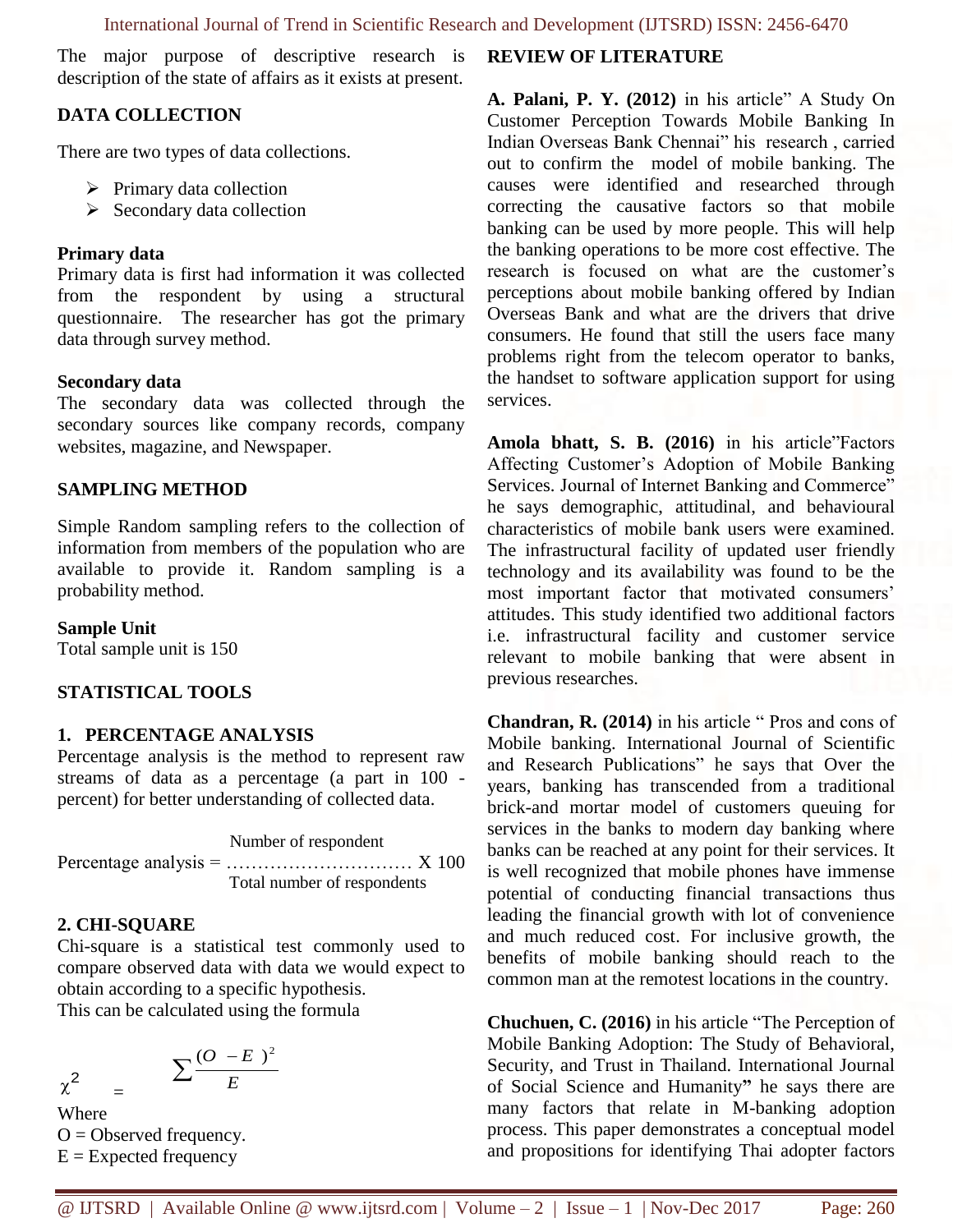# International Journal of Trend in Scientific Research and Development (IJTSRD) ISSN: 2456-6470

**TABLE-I**

of M-banking adoption for improving the M-banking adoption process especially in term of M-banking providers Finally, the relationship between M-banking intention and M-banking adoption which refers to

satisfaction showed that any customers have high expectations toward M-banking.

## **ANALYSIS AND DISCUSSION**

#### **1. PERCENTAGE ANALYSIS**

| тарыл-т                       |                                            |         |                  |                   |  |  |  |
|-------------------------------|--------------------------------------------|---------|------------------|-------------------|--|--|--|
| <b>CHARACTERISTICS</b>        |                                            |         | <b>FREQUENCY</b> | <b>PERCENTAGE</b> |  |  |  |
| <b>Gender</b>                 | Male                                       |         | 50               | 33.3              |  |  |  |
|                               | Female                                     |         | 100              | 66.7              |  |  |  |
|                               | Total                                      |         | 150              | 100.0             |  |  |  |
| Age                           | Below 25                                   |         | 35               | 23.3              |  |  |  |
|                               | $25 - 35$                                  |         | 68               | 45.3              |  |  |  |
|                               | Above 35                                   |         | 47               | 31.3              |  |  |  |
|                               | Total                                      |         | 150              | 100.0             |  |  |  |
| <b>Educational</b>            | <b>Below SSLC</b>                          |         | 14               | $\overline{9.3}$  |  |  |  |
| Qualification                 | <b>Higher Secondary</b>                    |         | 29               | 19.3              |  |  |  |
|                               | Under graduate                             |         | 56               | 37.3              |  |  |  |
|                               | Post graduate                              |         | 22               | 14.7              |  |  |  |
|                               | Above post graduate                        |         | $\overline{29}$  | 19.3              |  |  |  |
|                               | Total                                      |         | 150              | 100.0             |  |  |  |
| Occupation                    | Govt employee                              |         | 20               | 13.3              |  |  |  |
|                               | Private employee                           |         | 36               | 24.0              |  |  |  |
|                               | <b>Business</b>                            |         | 55               | 36.7              |  |  |  |
|                               | Labor                                      |         | 19               | 12.7              |  |  |  |
|                               | Student                                    |         | 20               | 13.3              |  |  |  |
|                               | Total                                      |         | 150              | 100.0             |  |  |  |
| <b>Income</b>                 | Below 1,00,000                             |         | 38               | 25.3              |  |  |  |
|                               | 1,00,000-3,00,000                          |         | 76               | 50.7              |  |  |  |
|                               | Above 3,00,000                             |         | 36               | 24.0              |  |  |  |
|                               | Total                                      |         | 150              | 100.0             |  |  |  |
| <b>Transfer of amount</b>     | Below 500                                  |         | 22               | 14.7              |  |  |  |
|                               | 500-1000                                   |         | 68               | 45.3              |  |  |  |
|                               | Above 1000                                 |         | 60               | 40.0              |  |  |  |
|                               | Total                                      |         | 150              | 100.0             |  |  |  |
| Frequency of Mobile           | Occasionally                               |         | 14               | 9.3               |  |  |  |
| <b>Banking</b>                | Periodically                               |         | 63               | 42.0              |  |  |  |
|                               | Monthly once                               |         | 30               | 20.0              |  |  |  |
|                               | Yearly twice/trice                         |         | 22               | 14.7              |  |  |  |
|                               | Yearly once                                |         | 21               | 14.0              |  |  |  |
|                               | Total                                      |         | 150              | 100.0             |  |  |  |
| Awareness of<br><b>Mobile</b> | Advertisement                              | through | 33               | 22.0              |  |  |  |
| <b>Banking</b>                | media<br>Advertisement                     |         |                  |                   |  |  |  |
|                               |                                            | through | 58               | 38.7              |  |  |  |
|                               | newspaper/banners<br>Relatives and friends |         |                  | 20.7              |  |  |  |
|                               |                                            |         | 31<br>28         |                   |  |  |  |
|                               | Others                                     |         |                  | 18.7              |  |  |  |
|                               | Total                                      |         | 150              | 100.0             |  |  |  |

# @ IJTSRD | Available Online @ www.ijtsrd.com | Volume – 2 | Issue – 1 | Nov-Dec 2017 Page: 261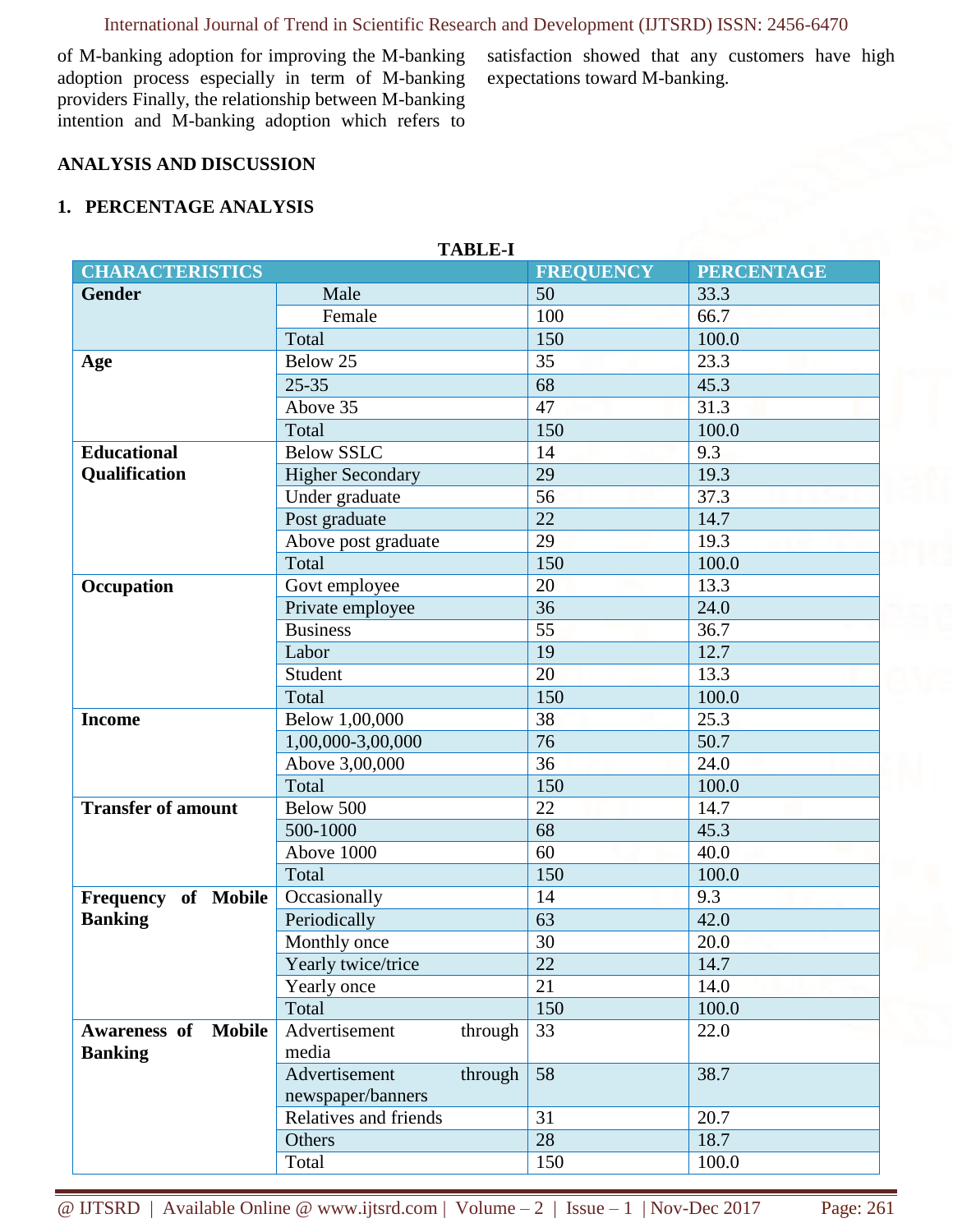| Knowledge of Mobile Sufficient knowledge |                     | 28  | 18.7  |
|------------------------------------------|---------------------|-----|-------|
| <b>Banking</b>                           | Average knowledge   | 98  | 65.3  |
|                                          | Poor knowledge      | 24  | 16.0  |
|                                          | Total               | 150 | 100.0 |
| <b>Satisfaction of Mobile</b>            | Highly satisfied    | 13  | 8.7   |
| <b>Banking</b>                           | Satisfied           | 36  | 24.0  |
|                                          | Neutral             | 47  | 31.3  |
|                                          | Dissatisfied        | 30  | 20.0  |
|                                          | Highly dissatisfied | 24  | 16.0  |
|                                          | Total               | 150 | 100.0 |

International Journal of Trend in Scientific Research and Development (IJTSRD) ISSN: 2456-6470

- $\triangleright$  Found that the 66.7 percent of the respondents are gender of male, 33.3percent of the respondents are gender of female. It is found that the majority of the respondents are gender of female.
- $\triangleright$  Found that the 45.3 percent of the respondents are age of 25-35 years, 31.3 percent of the respondents are age of above 35 years and 23.3 percent of the respondents are age of below 25. It is found that the majority of the respondents are age of 25-35 years**.**
- $\triangleright$  Found that the 50.7 percent of the respondents are income group of 100000 to 300000, 25.3 percent of the respondents are income group of below 100000, 24 percent of the respondents are income group of above 300000. It is found that the

majority of the respondents are income group of 100000 to 300000.

## **2. CHI-SQUARE TEST**

## 1) **EDUCATIONAL QUALIFICATION AND PREFER MOBILE BANKING**

#### **NULL HYPOTHESIS (H0)**

There is no significant difference between Educational qualification and Prefer Mobile Banking

#### **ALTERNATIVE HYPOTHESIS (H1)**

There is a significant difference between Educational qualification and Prefer Mobile Banking.

## **TABLE –II: RELATIONSHIP BETWEEN EDUCATIONAL QUALIFICATION AND PREFER MOBILE BANKING**

| <b>Factors</b>               | <b>Value</b> | Df | Asymp. Sig<br>$(2-sided)$ |
|------------------------------|--------------|----|---------------------------|
| Pearson chi-Square           | 312.861      | 16 | .000                      |
| Likelihood Ratio             | 249.154      | 16 | .000                      |
| Linear-by-linear association | 38.395       |    | .000                      |

#### **INFERENCE**

Since the 'p' value is less than 0.05, the null hypothesis is rejected. So, there is a significant difference between Educational qualification and Prefer Mobile Banking.

## **CONCLUSION**

Mobile Banking has become one of the important factor that has been effectively used by the consumer, based this the updations of Banks has to be done to retain and satisfy the customers. Mobile Banking updates the knowledge of the behavioral intention to adopt mobile with the usage for transfer of amount,

funds, credit, debit, etc. Besides that, the findings of this study that will provide the knowledge of behaviour towards the mobile banking. Banks has to create certain programs to the customers regarding the dynamic change in the mobile banking process, which will make the customer to be satisfied with the service of banks.